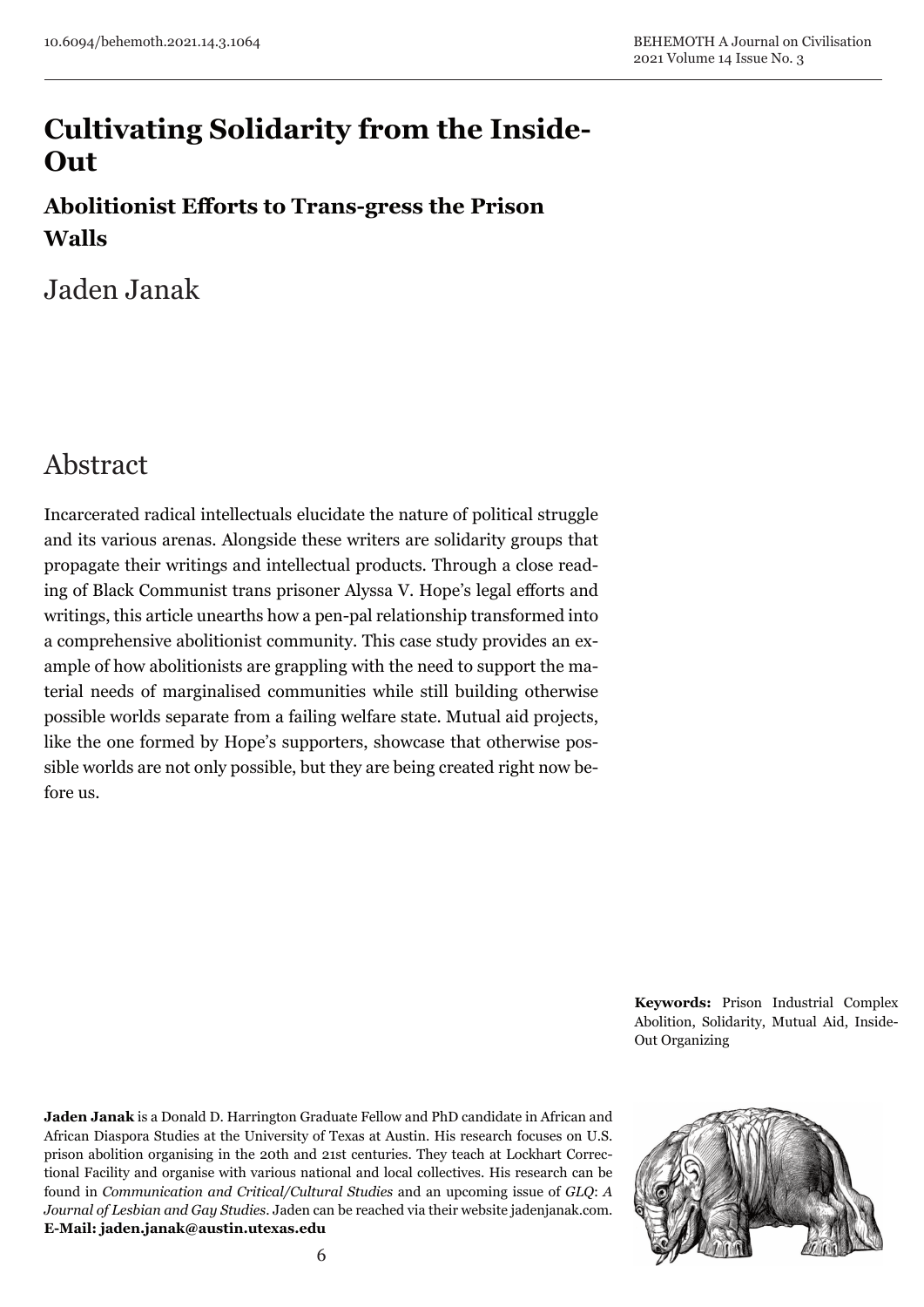Prison writers set the political and social consciousness of leftist movements. The smuggled writings of imprisoned radical intellectuals (Rodriguez 2006) across prison boundaries can articulate the zeitgeist of socio-political movements by locating additional battlegrounds for organizing. Notable authors such as Italian philosopher Antonio Gramsci (1947), North American radical philosopher George Jackson (1970), and Ugandan poet Stella Nyanzi (2020), exist in a long lineage of writers that have challenged dominant regimes and articulated the necessity of otherwise possible worlds (McKittrick 2006). Radical prison writers, like Gramsci, Jackson, and Nyanzi, give a unique, grounded perspective of the material conditions that structure not only the prison but society as a whole. Working alongside prison writers have always been the brave individuals that have disseminated their writings in the free world. In the United States, another writer is emerging within this radical legacy—Black Trans Communist and prison lawyer, Alyssa V. Hope. This essay focuses on the writings of Hope and the coordinated solidarity efforts her writings have inspired. Using the pen as her weapon, Hope's writings expand the bounds of prison abolitionist organizing by advocating for the concerns of incarcerated Black trans women and amplifying these concerns through solidarity ties to the free world.

Prison industrial complex abolition (PIC abolition) challenges the replication of violence and the roots of violence itself. The PIC is global in reach. Its tentacles touch every aspect of human and non-human life from our schooling to our homes and jobs, and even the soil and air. Starting from the site of the prison, PIC abolition interrogates state and state-sponsored violence within carceral institutions like prisons and jails, practices such as expulsion and captivity commonly used in education systems, and economic belief systems that structure Western society (Foucault 1977). I use this term over other terms like penal abolition or prison abolition to emphasize the large-scale nature of carcerality and the size of solutions needed to combat it. More than the tearing down of jails and prisons (though that is certainly part of an abolitionist project), PIC abolition is about community building and resource sharing amidst organised abandonment from the state in the form of loose welfare nets, lackluster healthcare, and disposability of marginalised populations (Gilmore 1999, 180). Abolitionists, then, counteract the isolation and criminalization embedded within the carceral state by creating bonds of solidarity between prisoners and the outside world. As abolitionist organiser and theorist Mariame Kaba writes, "The work of abolition insists that we foreground the people who are behind the walls… That we transform the relationships we have with each other so that we can really create new forms of safety and justice in our communities." (Duda/Kaba 2017) This solidarity takes many forms such as written correspondence via pen-pal programs, like that of Britain's Bent Bars Project, which shows relationships between LGBTQ+ prisoners and supporters on the outside. Abolitionist programs like Bent Bars resolve to cultivate the kinds of relationships between prisoners and 'free' people that meet the needs of communities (Lamble 2011, 252). While prisons, jails, and disciplinary institutions like public schools use punishment and coercion to control populations (Morris 2016), abolitionists counter these fear tactics with community care and support that emphasises the plight of incarcerated people.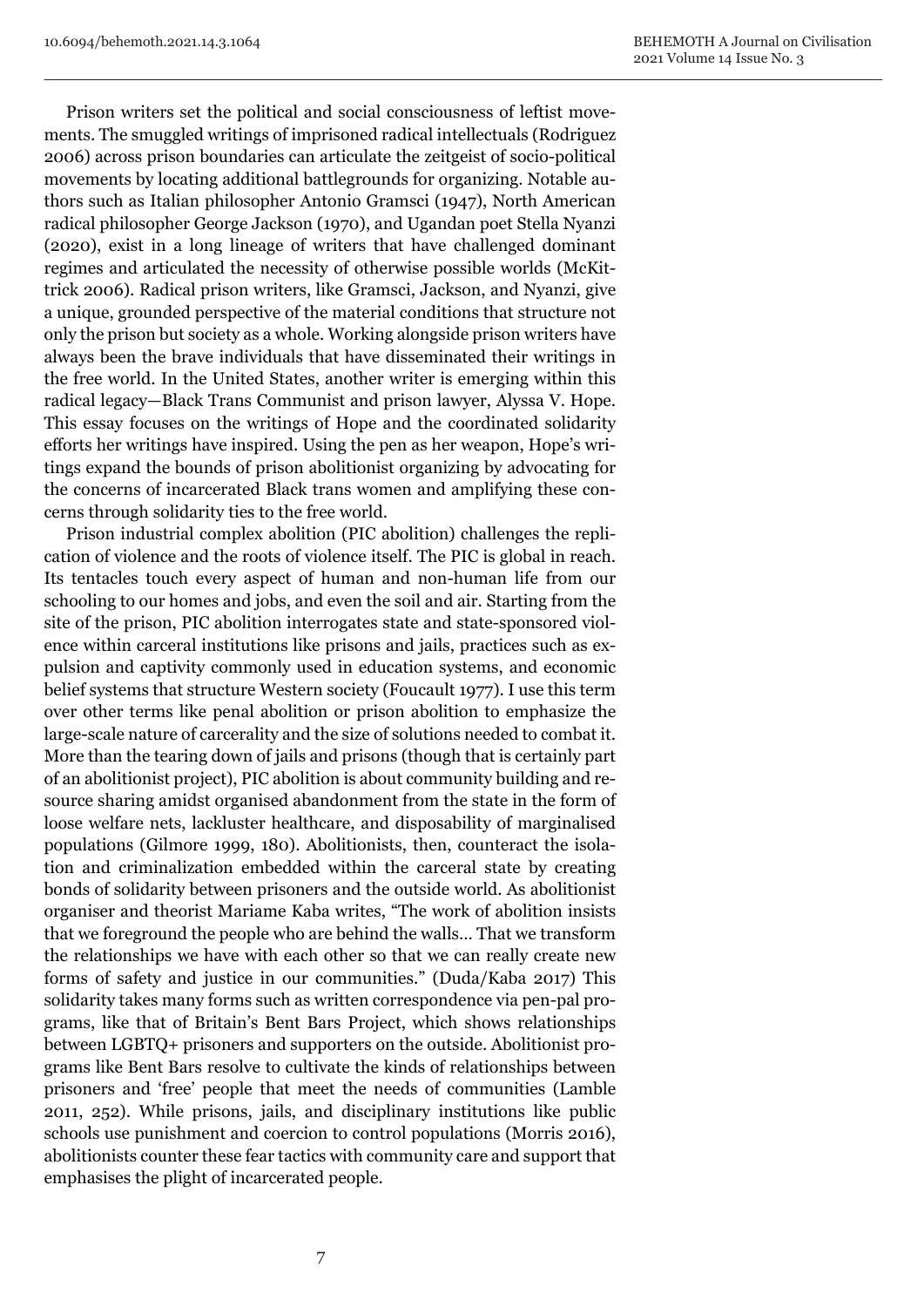More than a one-way exchange of sympathy, abolitionist solidarity operationalises mutual aid as a foundational modality for community building. Abolitionist mutual aid recognises the necessity of meeting immediate communal needs while also addressing deeper causes of violence: mechanisms of control, management, and punishment that structure everyday life (Spade 2020, 9). Historically, mutual aid communities have taken many forms including the 1969 Free Breakfast programs of the Black Panther Party in the United States and the maroon communities formed by free and escaped enslaved people (Nelson 2011). In the 1950s and 1960s, health providers routinely refused Black patients and relegated Black people to sub-standard facilities (ibid., 24). To protest this treatment and provide for their community, the Black Panther Party of Oakland and other chapters around the nation and world opened People's Free Medical Clinics that provided quality medical services free of charge to Black community members (ibid., 79). Mutual aid work, like that of the Black Panther Party, is not top-down charity. Rather, mutual aid projects "are an integrated part of our lives… and [they] cultivate a shared analysis of the root causes of the problem." (Spade 2020, 28f.) Even as the welfare state continues to crumble, communities work together to meet each other's needs while creating new relations of accountability and care in the s[tate's absence. During the Covid-19 pandemic, mutual aid groups around the world have emerged to provide financial, healthrelated, and material assistance for struggling communities. As local and national governments have failed to provide substantial resources for families struggling with unemployment, astronomical healthcare costs, and lack of access to stable housing, material aid operations like that established by the Karda House in Berlin helped to match providers of assistance with those in need of groceries, financial aid, and human connection (Trott 2020, 91). Mutual aid cooperatives embody the understanding that we already have the tools we need to survive even when the state fails us. Sometimes, these tools are virtual. This is the story of how an almost entirely online community emerged to support and enrich the life of Black trans prisoner writer, Alyssa V. Hope. In the next section, we will get to know Hope and her writings. The following section explores how a support committee for Hope emerged outside the prison walls and how they have mobilised to meet Hope's needs inside prison. Lastly, the conclusion analyses the role of mutual aid in building international bonds of solidarity that transcend struggle and geographical bounds.

#### **The Advocacy of Alyssa V. Hope**

Incarcerated for more than ten years in a 'hyper-tech' maximum security men's prison, Hope has filed numerous legal petitions on her own behalf in order to garner access to basic resources. Like many trans prisoners, Hope is often segregated from the prison community via solitary confinement and the outside world because of restricted mail privileges (Corcione 2020).**[1]** Hope legally changed her name to better fit her gender identity in 2018, and yet, her court filings can only be found using her birth name. Hope has filed suit multiple times against prison medical staff for refusal to treat ongoing medical issues caused by her time in prison. According to Jones v. Joubert **[1]** Transgender prisoners are often put into administrative segregation (also known as solitary confinement) to prevent violence that might be done to them by their fellow prisoners. Additionally, trans prisoners can often be punished within the prison for having gender-related items that do not match how the prison has categorized them; these items (makeup, chest binding materials, etc.) can be considered contraband by prison officials. For more information on this please consult the 2015 report: "Coming Out of Concrete Closets" by LGBTQ+ prisoner rights organization, Black & Pink.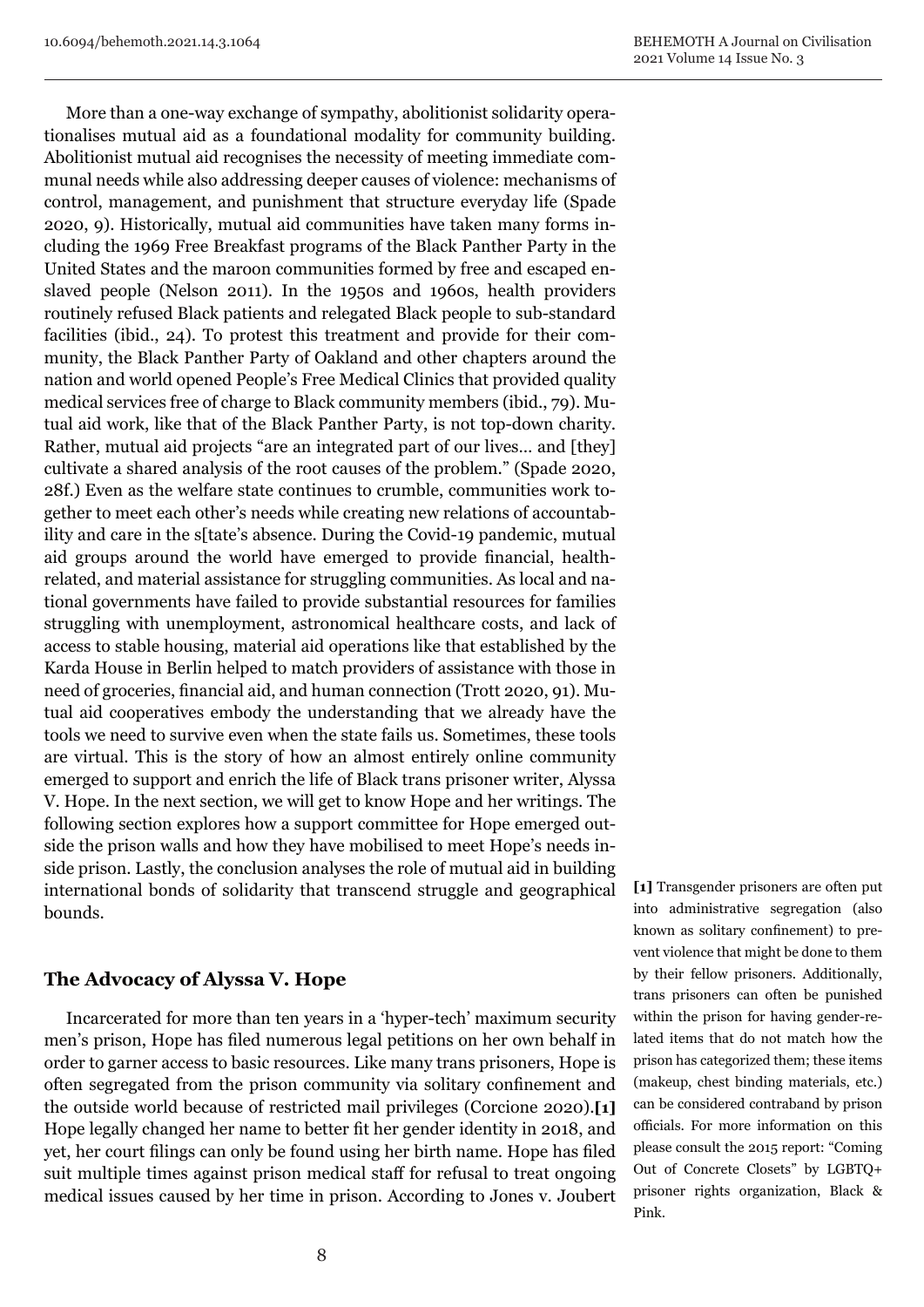(2017), Hope alleges prison staff at North Branch Correctional Institution ignored her chronic pain, only prescribing Ibuprofen to treat it. Though this lawsuit and subsequent ones to gain access to hormone treatments were initially unsuccessful, Hope has continued to advocate for herself as a jailhouse lawyer. She has even won access to hormone therapy as a result.

Alongside her work as a jailhouse lawyer, Hope utilises public writing to galvanise support for the larger PIC abolition movement. In a special edition of Dazed Magazine, organised and edited by Chelsea Manning, Hope writes about the lasting consequences of the 1971 Attica Uprising in New York.**[2]** Hope writes that Attica prisoners were maimed and murdered to "show America [and the world] why prisons were needed, and why the [state] would need additional funding to build more secure prisons…" (Hope 2019). After Attica, specialised prisons, much like the high-tech maximum-security prison in which Hope is currently incarcerated, became a 'solution' to prisoner control. More than a critique of the escalating nature of the carceral state, Hope's work is that of a domestic geographer (Vasudevan/Smith 2020). Drawing on feminist and Black geographical traditions, Vasudevan and Smith's conception of a domestic geographical sphere is useful in articulating how Hope utilizes the confined and intimate space of the prison cell alongside the larger, yet still confined space of the United States, to cultivate a politics of struggle against the PIC (ibid., 3). Hope's development of an internationalist minded, anti-imperialist politics while inside the prison places her in a much larger lineage of Black political struggle known as the Black Radical Tradition (Robinson 1983). The prison, though fixed as a location of state and state sponsored enslavement, has always also facilitated this type of counter-hegemonic resistance through a relationship Garrett Felber refers to as the dialectics of discipline (2020). In the case of Attica, the legacy of the rebellion lives inside of the current iteration of abolitionist politics around the world. As Hope states, it is our job now to "not let our elders [from the Attica Rebellion] die in vain." (2019) Hope's insistence on the importance of Attica to a broader abolitionist fight counteracts the liberal impulse to believe PIC abolition is a recent invention by the North American academy (James 2021). Moreover, Hope's provocation to remember Attica is a cry for historiographical expansiveness that remembers, recovers, and regenerates the struggles of the past within the current moment. The abolition movement of today builds on the sacrifices of those before us, whose critiques of the PIC were met with unspeakable violence. Hope's writing contextualises the long lineage of PIC abolition work from Attica to today.

#### **The Solidarity Movement Behind Hope**

What started as a pen-pal relationship between Hope and socialist organiser/writer, Adryan Corcione, has transformed into a digital lifeline for Hope. In 2017, Corcione and Hope became connected by Black & Pink, an abolitionist queer organization which is headquartered in Nebraska. Collaborating with Hope via phone call, physical letter, and electronic mail, Corcione coordinated an online platform for Hope through the Twitter profile @comradealyssa. This profile tweets opportunities to advocate for Hope and other Black trans incarcerated people. When prison officials refused to acknowledge Hope's name change, the @comradealyssa community mobilised to re-

**[2]** Considered one of the bloodiest prison rebellions in the world, the Attica Prison Rebellion of 1971 occurred two weeks after the murder of revolutionary George Jackson and resulted in the death of more than 40 people. A group of majority Black prisoners took several hostages and released a list of 27 demands, including the creation of basic sanitation practices, visiting rights, and an end to racist treatment and brutalization by prison staff. After four days of failed negotiation, Governor Rockefeller ordered the State Police to quell the rebellion, and thus, military, police, and prison guards dropped tear gas into the prison and opened fire. In 2000, New York settled with the families of prisoners killed at Attica for \$8 million.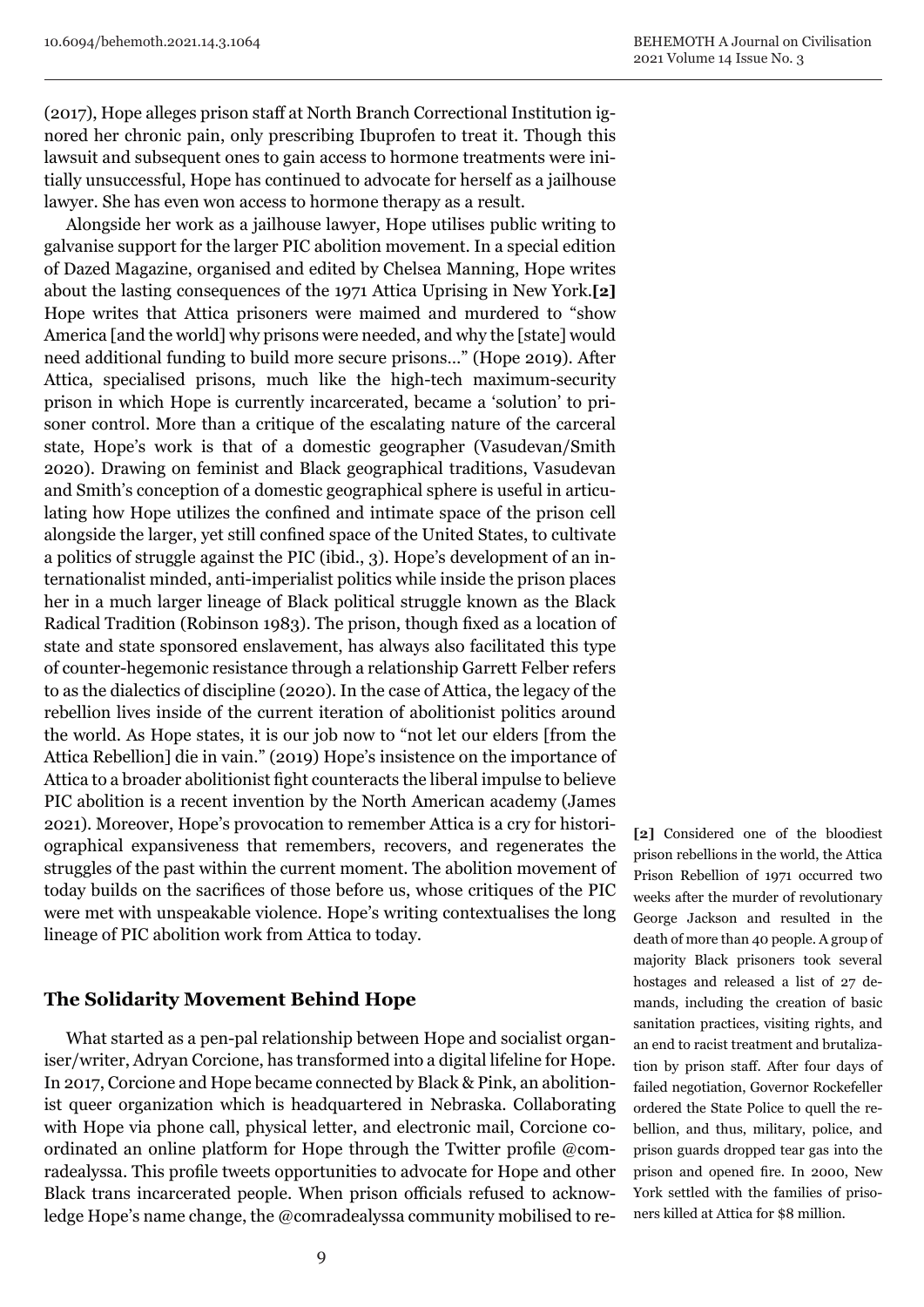peatedly call the prison to demand the recognition of Hope's name change (Incarcerated Workers Organizing Committee, 2018). Moreover, this community solicits pecuniary resources that fund Hope's legal efforts, help Hope purchase books, and gender transition supplies. Through the Comrade Alyssa Support Committee's individual social media as well as the @comradealyssa account, Corcione and their comrades amplify Hope's story to socialist and abolitionist organizations around the world, including the UK branch of the Incarcerated Workers Organising Committee. As a result of the Support Committee's organizing, Hope has often lost privileges to phone and letter access. This is the state's attempt to starve out the resources Hope has amassed on the outside while also sending a message to Hope and other radical prisoners that their political activities will not be tolerated. In response, Hope's Support Committee has continued organizing for her rights inside, and when they are allowed contact with her, they spread her writings, condition, and needs to transnational networks of support. When they are denied access, the Support Committee uplifts stories of other Black radical prisoners, like Strawberry Hampton, a trans woman, who has been kept in solitary confinement for several months after she sued the Illinois Department of Corrections for being held in men's prisons (Corcione 2020). The Comrade Alyssa Support Committee resists the state's attempt to isolate Hope by spreading her writings and uplifting the struggles of other radical prisoners.

Alongside supporting Hope's immediate needs, Hope's support committee also facilitates the publication of her writing. The committee posts Hope's writings from prison to an online subscription platform with the proceeds going to support Hope's ongoing material needs. In an "Essay to the LGB-TQIA Community from August 2020", Hope writes of the need for mutual aid. She asserts, "We are all we got in this life. If we don't love each other, then who will love us?" (2020). Hope understands that the same state that incarcerates and kills cannot fulfil the needs of communities. She continues, "We, as a community, have to unite and begin to build a foundation of trust and begin to assist our people in all areas of our life." (2020) Here, Hope's writing, perhaps inadvertently, comments on the nature of her own support community. When the state left Hope vulnerable to abuse and violence, Hope's own support committee formed to meet her needs and to disseminate Hope's polemics to broader society.

Community support groups like Hope's have broad implications for the creation of otherwise possible worlds. Hope and the @comradealyssa community are theorizing and actively building a new world apart from a punishment regime. As PIC abolition becomes a more widely disseminated idea, some question whether the vision is too broad, too theoretical, and even possible. Through the mobilization and organization of solidarity groups like Hope's, Bent Bars, and Black & Pink, PIC abolition emerges not as a thought exercise, but as a phenomenon that is already unfolding before us. Abolition requires mutual aid work between those who may disagree on tactics and strategy but maintain a shared value in the dignity of all living things (Lee 2008, 112). A mutual aid framework can help alleviate the strain of ideological and political debates by recognizing regardless of whether one particularly lives by an abolitionist position, socialists, anarchists, communists, and other radical sects can find utility in creating and maintaining community formations to solve systemic problems. Ideological and political contradic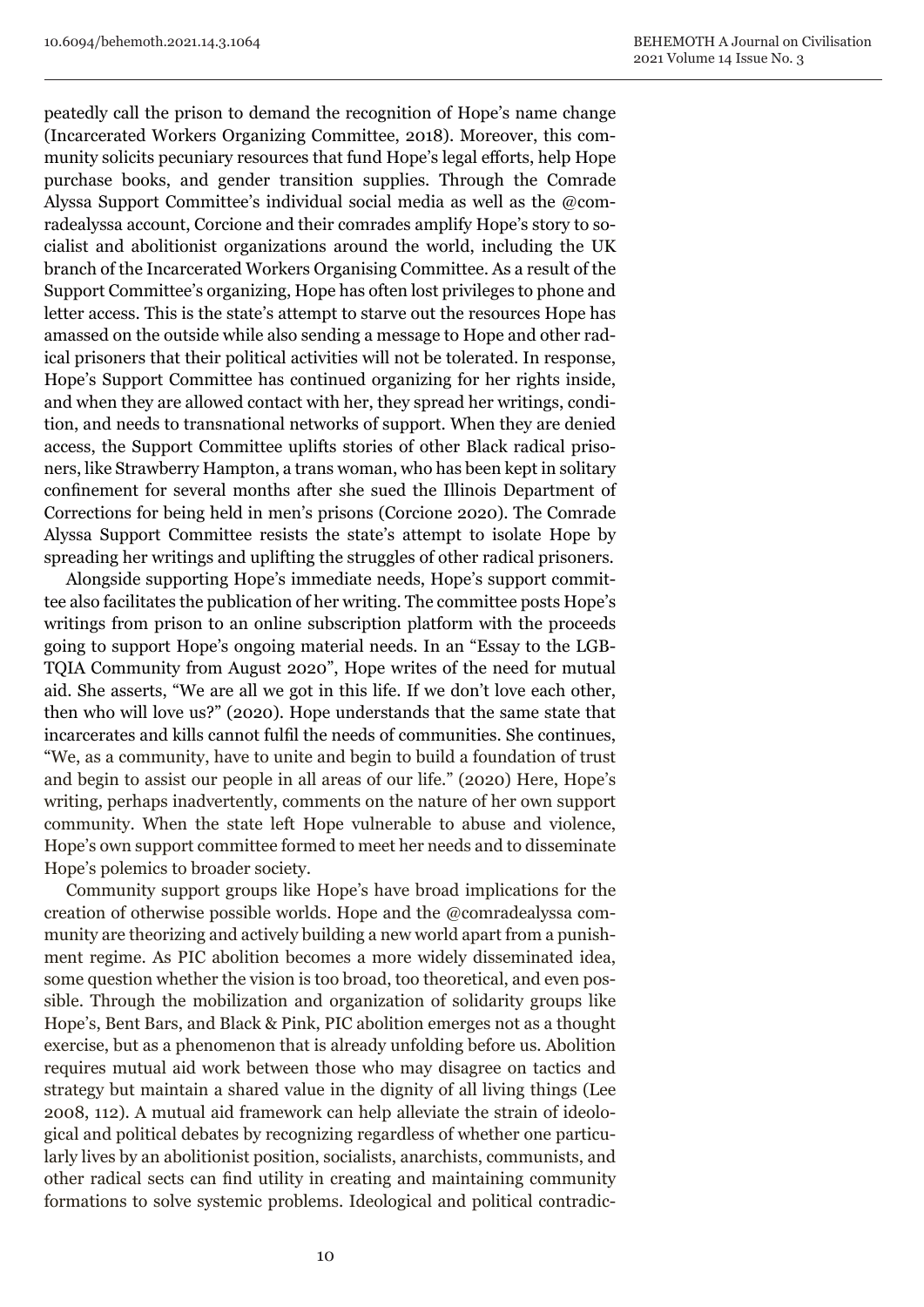tions necessarily remain, but mutual aid connects disparate struggles to the larger project of abolition. In this regard, "freedom is a place", a geographical creation that involves the destruction of harmful systems and practices and the creation of mutually constituted community formations embedded in what Ruth Wilson Gilmore theorizes as abolition geographies (2017, 227). By joining LGBTQ+ movement with the movement against incarceration and the Movement for Black Lives, Hope's support committee showcases the nature of abolition as a multi-faceted fight for life. This fight as Gilmore reminds us, requires that we change one thing: everything.

#### **Only We Can Save Us**

Prison writers and their comrades on the outside transform the conditions for organizing and the political terrains encompassed within the 'possible' paradigm. Imprisoned radical intellectuals, like Hope, embody a praxis that "entails the invention of new communicative modalities and strategies, from the production of new political vernaculars to the construction of subversive pedagogical spaces and networks." (Rodriguez 2006, 73) These intellectuals continue to imagine and cultivate caring communities, despite uncertainty of whether these futuristic models will ever take shape widely. Proscription and status quo are antithetical to an abolitionist project, and imprisoned radical intellectuals know this. Canadian scholar Robyn Maynard affirms that "we must refuse to surrender our imaginations", and confront the refusal-creation dialectic which abolition requires (2017, 249). The refusal of the prison system (and its posterity) must always be accompanied by the creative forces needed to imagine sustainable worlds, where prisons and isolationism become unthinkable. In the case of Hope, her committee raises money for commissary and legal fees through a subscription service that gives individuals access to Hope's writing. This helps provide for her immediate needs while the Committee works towards longer term journey of building abolition.

Collective political struggle, inspired by historical continuities and mistakes of past actors, is the only way to transform a carceral society into a safe one. This process is transnational and across varied political struggles. The Free Angela Davis (And All Political Prisoners) Campaign stands as an example for solidarity campaigns like the Comrade Alyssa Support Committee. Facing murder charges after a courthouse shootout involving her comrade Jonathan Jackson, the committee created to save Davis' life garnered international support from European freedom fighters and beyond. Historical examples like the Free Angela Committee animate contemporary struggles like that of the Comrade Alyssa Support Committee, which utilizes the story of one individual to connect broader struggles against global imperialism through social media awareness campaigns and phone zaps (Rosenberg 2020). From the Free Angela Committee to the @comradealyssa committee, solidarity has been a worldwide practice of community building, resource sharing, and mobilization to support one another. From Hope's theoretical writing to the group-centered leadership function of the committee, solidarity and collective well-being are at the centre of every part of the group's work. Other social movements can benefit from the horizontal and decentralized approaches modelled by the @comradealyssa committee. Social media,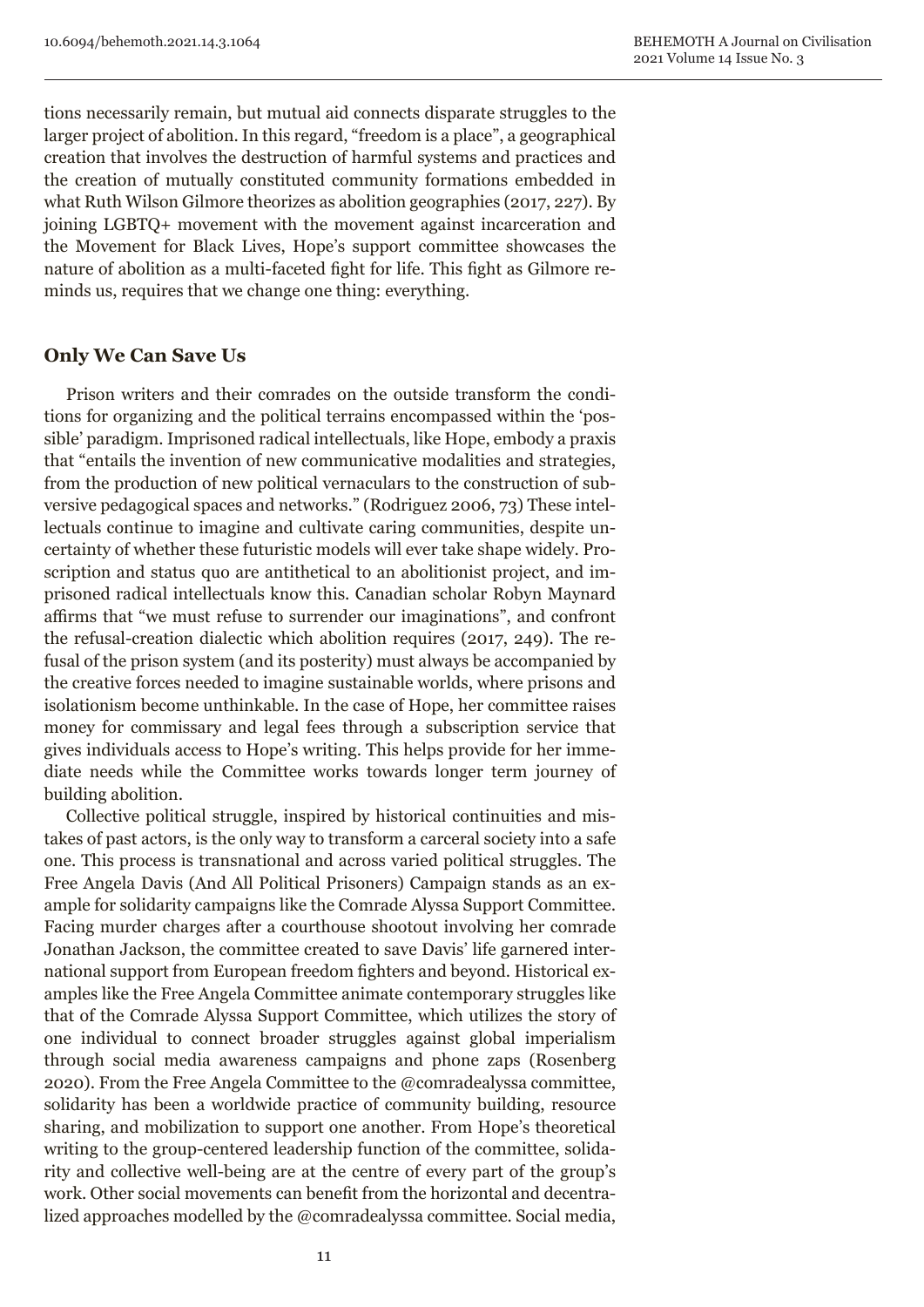just like flyers and long-form essays, are a tool that can be used effectively in the building of more equal communities. Abolitionist formations, like Hope's, preserve the intellectual archives of prison writers all the while demonstrating that the only way to cultivate livable lives is through collective struggle.

### **References**

- Corcione, A. (2020) How Layleen Xtravaganza-Polanco's Case Impacted Organizing for Transgender Prisoners In: *Shadowproof.* https://shadowproof.com/ 2020/01/14/how-layleen-xtravanganza-polancos-case-impacted-organizing-fortransgender-prisoners/ (29/07/2021).
- Felber, G. (2020) *Those Who Know Don't Say*: *Nation of Islam*, *The Black Freedom Movement, and The Carceral State*. Chapel Hill: University of North Carolina Press.
- Foucault, M. (1977) *Discipline and Punish*: *The Birth of the Prison*. New York: Pantheon Books.
- Gilmore, R. (1998/99) Globalisation and US prison growth: from military Keynesianism to post-Keynesian militarism. In: *Race & Class* 40 (2/3): 171-188.
- Gilmore, R. (2017) Abolition Geography and the Problem of Innocence. In: Johnson, G.; Lubin, A. (eds.) *Futures of Black Radicalism*. New York: Verso Books.
- Hope, A. (2018) Essay on Prison Brutality from August 2018. Philadelphia: Comrade Alyssa.
- Hope, A. (2019) Why We Must Remember the Attica Prison Riot of 1971. In: *Dazed Magazine*. https://www.dazeddigital.com/politics/article/43214/1/attica-prisonriot-comrade-alyssa-activism-chelsea-manning-edit (30/07/2021).
- Hope, A. (2020) Essay to the LGBTQIA Community from August 2020 In: *Patreon.com/comradealyssa*. https://www.patreon.com/posts/essay-to-lgbtqia-40145960 (05/08/2021).
- Incarcerated Workers Organizing Committee (2018) Phone Zap for Comrade Alyssa: Demand Trans Justice in Prisons. In: *Incarcerated Workers.org*. https:// incarceratedworkers.org/phone-zaps/phone-zap-comrade-alyssa-demand-transjustice-prisons (28/07/2021).
- Jackson, G. (1970) *Soledad Brothers*: *The Prison Letters of George Jackson*. New York: Coward-McCann Press.
- James, J. (2021) "New Bones" Abolitionism, Communism, and Captive Maternals. In: *Verso Books Against the Carceral State Roundtable*. https:// www.versobooks.com/blogs/5095-new-bones-abolitionism-communism-andcaptive-maternals (04/06/2021).
- Jones v. Joubert (2017) Civil Action No. CCB-14-2391 (D. Md.).
- Kaba, M.; Duda, J. (2017) Towards the horizon of abolition: A Conversation with Mariame Kaba. In: *The Next System Project.* https://thenextsystem.org/learn/ stories/towards-horizon-abolition-conversation-mariame-kaba (27/07/2021).
- Lamble, S. (2011) Transforming Carceral Logics: 10 Reasons to Dismantle the Prison Industrial Complex Through Queer/Trans Analysis and Action. In: Stanley, E.; Smith, N. (eds.) *Captive Genders*: *Trans Embodiment and the Prison Industrial Complex*. Oakland: AK Press.